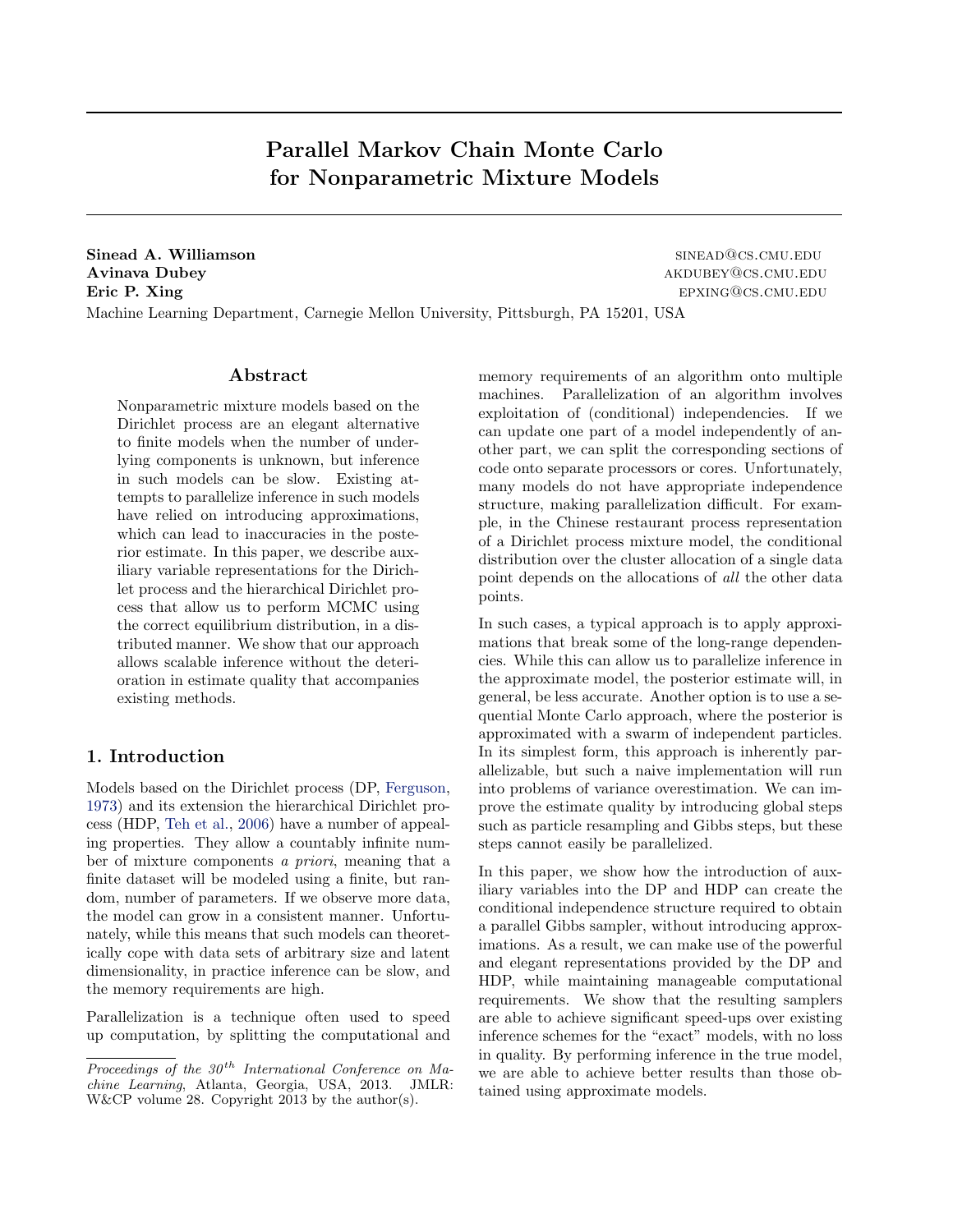## <span id="page-1-0"></span>2. Background

The Dirichlet process is a distribution over discrete probability measures  $D = \sum_{k=1}^{\infty} \pi_k \delta_{\theta_k}$  with countably infinite support, where the finite-dimensional marginals are distributed according to a finite Dirichlet distribution. It is parametrized by a base probability measure  $H$ , which determines the distribution of the atom locations, and a concentration parameter  $\alpha > 0$ , which acts like an inverse variance. The DP can be used as the distribution over mixing measures in a nonparametric mixture model. In the Dirichlet process mixture model (DPMM, [Antoniak,](#page-8-0) [1974\)](#page-8-0), data  ${x_i}_{i=1}^n$  are assumed to be generated according to

$$
D \sim \text{DP}(\alpha, H), \qquad \theta_i \sim D, \qquad x_i \sim f(\theta_i). \tag{1}
$$

While the DP allows an infinite number of clusters a priori, any finite dataset will be modeled using a finite, but random, number of clusters.

Hierarchical Dirichlet processes extend the DP to model grouped data. The HDP is a distribution over probability distributions  $D_m, m = 1, \ldots, M$ , each of which is conditionally distributed according to a DP. These distributions are coupled using a discrete common base-measure, itself distributed according to a DP. Each distribution  $D_m$  can be used to model a collection of observations  $\mathbf{x}_m := \{x_{mi}\}_{i=1}^{N_m}$ , where

$$
D_0 \sim \text{DP}(\alpha, H), \quad D_m \sim \text{DP}(\gamma, D_0),
$$
  
\n
$$
\theta_{mi} \sim D_m, \qquad x_{mi} \sim f(\theta_{mi}),
$$
 (2)

for  $m = 1, \ldots, M$  and  $i = 1, \ldots, N_m$ . HDPs have been used to model data including text corpora [\(Teh et al.,](#page-8-0) [2006\)](#page-8-0), images [\(Sudderth et al.,](#page-8-0) [2005\)](#page-8-0), time series data [\(Fox et al.,](#page-8-0) [2008\)](#page-8-0), and genetic variation [\(Sohn & Xing,](#page-8-0) [2009\)](#page-8-0).

A number of inference schemes have been developed for the DP and the HDP. The most commonly used class of inference methods is based on the Chinese restaurant process (CRP, see for example [Aldous](#page-8-0) [\(1985\)](#page-8-0)). Such schemes integrate out the random measures (D in Eq. 1;  $D_0$  and  $\{D_m\}_{m=1}^M$  in Eq. 2) to obtain the conditional distribution for the cluster allocation of a single data point, conditioned on the allocations of all the other data points. A variety of Gibbs samplers based on the CRP can be constructed for the DP [\(Neal,](#page-8-0) [1998\)](#page-8-0) and the HDP [\(Teh et al.,](#page-8-0) [2006\)](#page-8-0). Unfortunately, because the conditional distribution for the cluster allocation of a single data point depends on all the data, this step cannot be parallelized without introducing approximations.

An alternative class of inference schemes involve explicitly instantiating the random measures [\(Ishwaran](#page-8-0) [& James,](#page-8-0) [2001\)](#page-8-0). In this case, the observations are i.i.d. given the random measures, and can be sampled in parallel. However, since the random measure depends on the cluster allocations of all the data points, sampling the random measure cannot be parallelized.

Among existing practical schemes for parallelizable inference in DP and HDP, the following three are the most popular:

## 2.1. Sequential Monte Carlo methods

Sequential Monte Carlo (SMC) methods approximate a distribution of interest using a swarm of weighted, sequentially updated, particles. SMC methods have been used to perform inference in a number of models based on the DP [\(Fearnhead,](#page-8-0) [2004;](#page-8-0) [Ulker et al.,](#page-8-0) [2010;](#page-8-0) [Rodriguez,](#page-8-0) [2011;](#page-8-0) [Ahmed et al.,](#page-8-0) [2011\)](#page-8-0). Such methods are appealing when considering parallelization, because each particle (and its weight) are updated independently of the other particles, and need consider only one data point at a time. However, a naive implementation where each particle is propagated in isolation leads to very high variance in the resulting estimate. To avoid this, it is typical to introduce resampling steps, where the current swarm of particles is replaced by a new swarm sampled from the current posterior estimate. This avoids an explosion in the variance of our estimate, but the resampling cannot be performed in parallel.

## 2.2. Variational inference

Variational Bayesian inference algorithms have been developed for both the DP [\(Blei & Jordan,](#page-8-0) [2004;](#page-8-0) [Kuri](#page-8-0)[hara et al.,](#page-8-0) [2007\)](#page-8-0) and the HDP [\(Teh et al.,](#page-8-0) [2007;](#page-8-0) [Wang](#page-8-0) [et al.,](#page-8-0) [2011\)](#page-8-0). Variational methods approximate a posterior distribution  $p(\theta|X)$  with a distribution  $q(\theta)$  belonging to a more manageable family of distributions and try to find the "best" member of this family, typically by minimizing the Kullback-Leibler divergence between  $p(\theta|X)$  and  $q(\theta)$ . This also gives us a lower bound on the log likelihood,  $\log p(X)$ . A typical approach to selecting the family of approximating distributions is to assume independencies that may not be present in the true posterior. This means that variational algorithms are often easy to parallelize. However, by searching only within a restricted class of models we lose some of the expressiveness of the model, and will typically obtain less accurate results than MCMC methods that asymptotically sample from the true posterior.

## 2.3. Approximate parallel Gibbs sampling

An approximate distributed Gibbs sampler for the HDP is described by [Asuncion et al.](#page-8-0) [\(2008\)](#page-8-0). The ba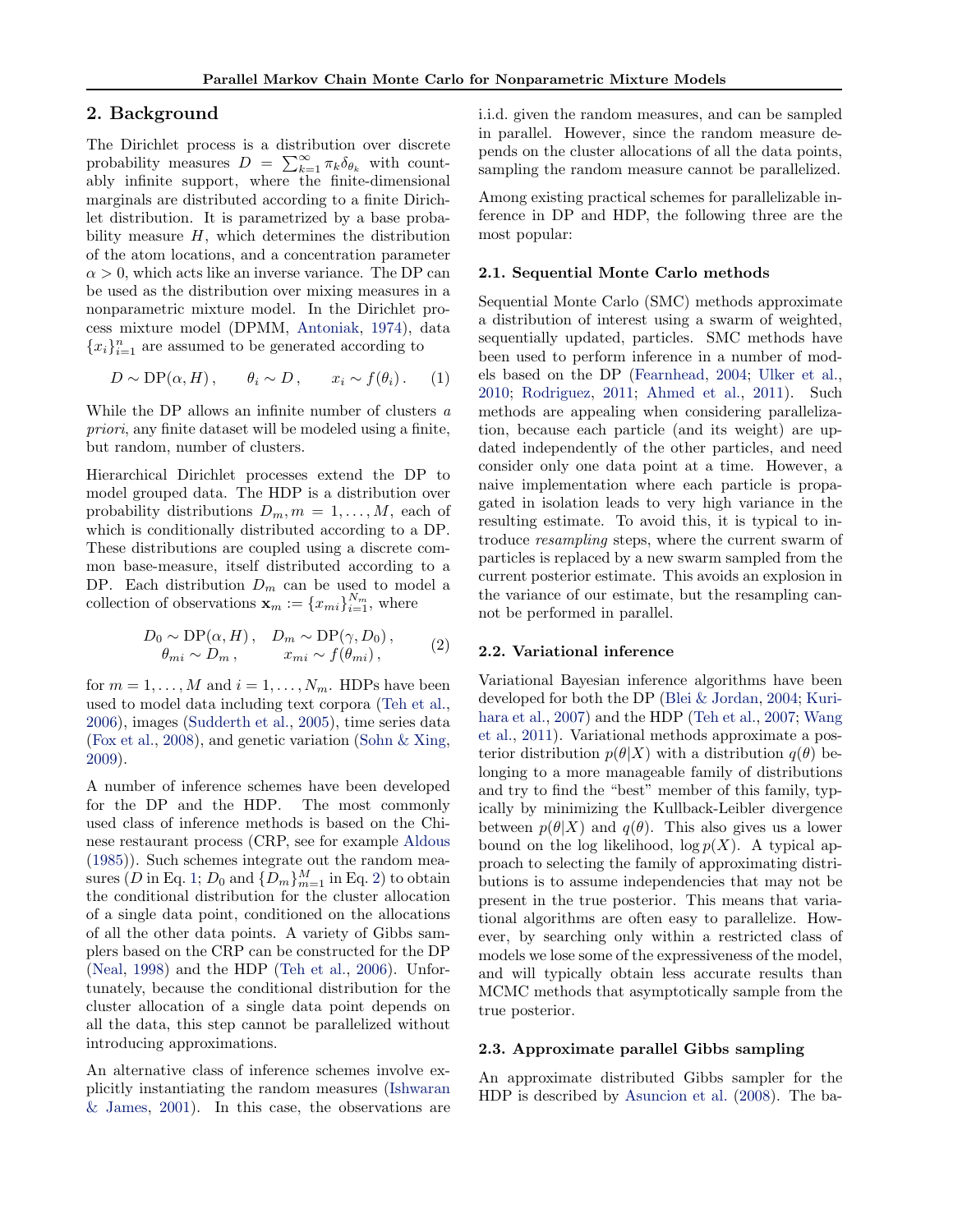<span id="page-2-0"></span>sic sampler alternates distributed Gibbs steps with a global synchronization step. If there are  $P$  processors, in the distributed Gibbs steps, each processor updates  $1/P$  of the cluster allocations. To sample the cluster allocation for a given observation, rather than use the current allocations of all the other data, the sampler uses the current cluster allocations for the observations stored on the same processor, and for all other observations it uses the allocations after the last synchronization step. In the synchronization step, the cluster counts are amalgamated. This can lead to problems with cluster alignment. In particular, there is no clear way to decide whether to merge a new cluster on processor  $p$  with a new cluster on processor  $p'$ . An asynchronous version of the algorithm avoids the bottleneck of a global synchronization step; however in practice it obtains slower convergence.

# 3. Introducing auxiliary variables to obtain conditional independence

The key to developing a parallel inference algorithm is to exploit or introduce independencies. In the sequential Monte Carlo samplers, this independence can lead to high variance in the resulting estimate. In the other algorithms described, the independence is only achieved by introducing approximations.

If observations are modeled using a mixture model, then conditioned on the cluster allocations the observations are independent. The key idea that allows us to introduce conditional independence is the fact that, for appropriate parameter settings, Dirichlet mixtures of Dirichlet processes are Dirichlet processes. In Theorems 1 and 2, we demonstrate situations where this result holds, and develop mixtures of nonparametric models with the appropriate marginal distributions and conditional independence structures. The resulting models exhibit conditional independence between parameters that are coupled in Eq. [1](#page-1-0) and Eq. [2,](#page-1-0) allowing us to perform parallel inference in Section [4](#page-3-0) without resorting to approximations.

Theorem 1 (Auxiliary variable representation for the DPMM). We can re-write the generative process for a DPMM (given in Eq. [1\)](#page-1-0) as

$$
D_j \sim \mathrm{DP}\left(\frac{\alpha}{P}, H\right), \quad \phi \sim \mathrm{Dirichlet}\left(\frac{\alpha}{P}, \dots, \frac{\alpha}{P}\right), \quad (3)
$$

$$
\pi_i \sim \phi, \qquad \theta_i \sim D_{\pi_i}, \qquad x_i \sim f(\theta_i),
$$

for  $j = 1, \ldots, P$  and  $i = 1, \ldots, N$ . The marginal distribution over the  $x_i$  remains the same.

*Proof.* We prove a more general result, that if  $\phi \sim$ Dirichlet( $\alpha_1, \ldots, \alpha_P$ ) and  $D_j \sim \text{DP}(\alpha_j, H_j)$ , then  $D := \sum_j \phi_j D_j \sim \text{DP}(\sum_j \alpha_j, \frac{\sum_j \alpha_j H_j}{\sum_j \alpha_j}).$ 

A Dirichlet process with concentration parameter  $\alpha$ and base probability measure  $H$  can be obtained by normalizing a gamma process with base measure  $\alpha H$ . Gamma processes are examples of completely random measures [\(Kingman,](#page-8-0) [1967\)](#page-8-0), and the superposition of P completely random measures is again a completely random measure. In particular, if  $G_i \sim \text{GaP}(\alpha_i H_i)$ ,  $j = 1, \ldots, P$ , then  $G := \sum_j G_j \sim \text{GaP}(\sum_j \alpha_j H_j)$ .

Note that the total masses of the  $G_j$  are gammadistributed, and therefore the vector of normalized masses is Dirichlet-distributed. It follows that, if  $\phi \sim \text{Dirichlet}(\alpha_1, \ldots, \alpha_P)$  and  $D_j \sim \text{DP}(\alpha_j, H_j)$ , then  $D := \sum_j \phi_j D_j \sim \text{DP}(\sum_j \alpha_j, \frac{\sum_j \alpha_j H_k}{\sum_j \alpha_j}).$  This result, which is well known in the nonparametric Bayes community, is explored in more depth in Chapter 3 of [Ghosh & Ramamoorthi](#page-8-0) [\(2003\)](#page-8-0). An alternative proof is given in the supplementary material.  $\Box$ 

The auxiliary variables  $\pi_i$  introduced in Eq. 3 introduce conditional independence, which we exploit to develop a distributed inference scheme. If we have P processors, then we can split our data among them according to the  $\pi_i$ . Conditioned on their processor allocations, the data points are distributed according to independent Dirichlet processes. In Section [4,](#page-3-0) we will see how we can combine local inference in these independent Dirichlet processes with global steps to move data between processors.

We can follow a similar approach with the HDP, assigning each observation  $x_{mi}$  in each collection  $x_m$ to one of  $P$  groups corresponding to  $P$  processors. However, to ensure the higher level DP can be split in a manner consistent with the lower level DP, we must impose some additional structure into the generative process described by Eq.  $2$  – specifically, that  $\gamma \sim \text{Gamma}(\alpha)$ <sup>1</sup> We can then introduce auxiliary variables as follows:

Theorem 2 (Auxiliary variable representation for the HDP). If we incorporate the requirement that the concentration parameter  $\gamma$  for the bottom level DPs  ${D_j}_{j=1}^M$  depends on the concentration parameter  $\alpha$ for the top level DP  $D_0$  as  $\gamma \sim \text{Gamma}(\alpha)$ , then we can rewrite the generative process for the HDP as:

$$
\zeta_j \sim \text{Gamma}(\alpha/P), \qquad \pi_{mi} \sim \nu_m,
$$
  
\n
$$
D_{0j} \sim \text{DP}(\alpha/P, H), \qquad \theta_{mi} \sim D_{m\pi_{mi}},
$$
  
\n
$$
\nu_m \sim \text{Dirichlet}(\zeta_1, \dots, \zeta_P), \qquad x_{mi} \sim f(\theta_{mi}),
$$
  
\n
$$
D_{mj} \sim \text{DP}(\zeta_j, D_{0j}),
$$
  
\n(4)

<sup>&</sup>lt;sup>1</sup>More generally, we can allow separate concentration parameters  $\gamma_m$  for each Dirichlet process, provided  $\gamma_m \sim$  $Gamma(\alpha)$ .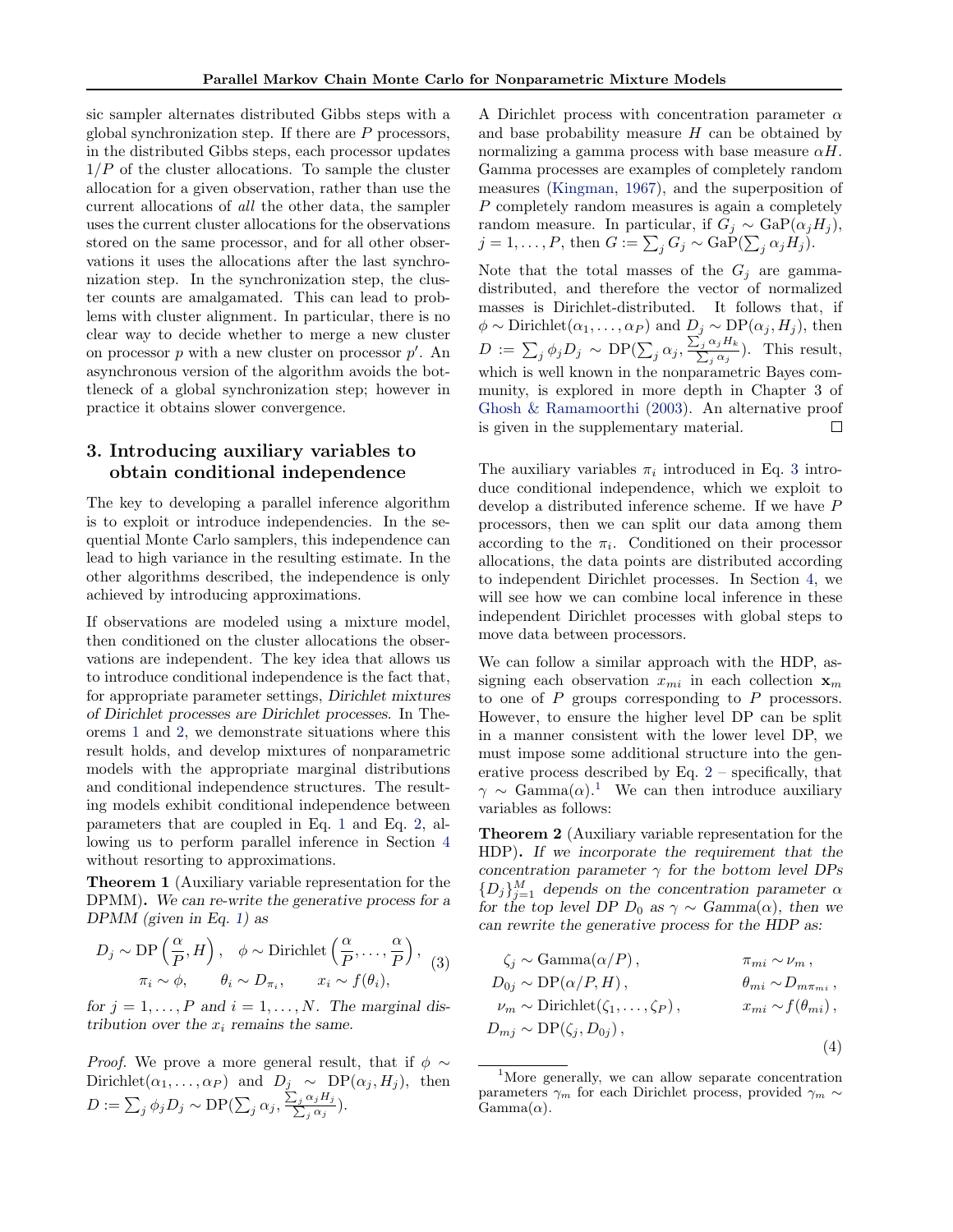<span id="page-3-0"></span>for  $j = 1, ..., P, m = 1, ..., M,$  and  $i = 1, ..., N_m$ . The marginal distribution over the  $x_{mi}$  is the same in Eq.s [2](#page-1-0) and [4.](#page-2-0)

*Proof.* If  $\zeta_j \sim \text{Gamma}(\alpha/P)$ , then  $\gamma := \sum_j \zeta_j \sim$ Gamma $(\alpha)$ . Since  $D_{0j} \sim DP(\alpha/P, H)$ , it follows that  $G_{0j}\;:=\;\zeta_jD_{0j}\;\sim\;{\rm GaP}\left(\frac{\alpha}{P}H\right)\;{\rm and}\;\,G_0\;:=\;\sum_j G_{0j}\;\sim\;$ GaP( $\alpha$ H). If we normalize  $G_0$ , we find that  $D_0 :=$  $\sum_j \frac{\zeta_j}{\gamma} D_{0j} \sim \text{DP}(\alpha, H)$ , as required by the HDP.

If we write  $G_{mj} \sim \text{GaP}(G_{0j}) = \text{GaP}(\zeta_j D_{0j}),$  then we can see that  $G_{0j} = \eta_{mj} D_{mj}$ , where  $\eta_{mj} \sim \text{Gamma}(\zeta_j)$ , and  $D_{mj} \sim \text{DP}(\zeta_j, D_{0j}).$ 

If we normalize the  $G_{mj}$ , we find that

$$
D_m := \sum_j \frac{\eta_{mj}}{\sum_k \eta_{mk}} D_{mj}
$$
  
 
$$
\sim \mathrm{DP}\bigg(\sum_j \zeta_j, \frac{\sum_j \zeta_j D_{0j}}{\sum_j \zeta_j}\bigg) = \mathrm{DP}(\gamma, D_0),
$$

as required by the HDP. Since the  $\eta_{mj}$  only appear as a normalized vector, we can write  $\nu_m$  =  $(\eta_{m1}, \ldots, \eta_{mP})/\sum_{j=1}^P \eta_{mj} \sim \text{Dirichlet}(\zeta_1, \ldots, \zeta_P).$ 

A more in-depth version of this proof is given in the supplementary material. П

Again, the application to distributed inference is clear: Conditioned on the  $\pi_{mi}$  we can split our data into P independent HDPs.

## 4. Inference

The auxiliary variable representation for the DP introduced in Theorem [1](#page-2-0) makes the cluster allocations for data points where  $\pi_i = j$  conditionally independent of the cluster allocations for data points where  $\pi_i \neq j$ . We can therefore split the data onto  $P$  parallel processors or cores, based on the values of  $\pi_i$ . We will henceforth call  $\pi_i$  the "processor indicator" for the *i*th data point. We can Gibbs sample the cluster allocations on each processor independently, intermittently moving data between clusters to ensure mixing of the sampler.

## 4.1. Parallel inference in the Dirichlet process

We consider first the Dirichlet process. Under the con-struction described in Eq. [3,](#page-2-0) each data point  $x_i$  is associated with a processor indicator  $\pi_i$  and a cluster indicator  $z_i$ . All data points associated with a single cluster will have the same processor indicator, meaning that we can assign each cluster to one of the P processors (i.e., all data points in a single cluster are

assigned to the same processor). Note that the jth processor will typically be associated with multiple clusters, corresponding to the local Dirichlet process  $D_i$ . Conditioned on the assignments of the auxiliary variables  $\pi_i$ , the data points  $x_i$  in Equation [3](#page-2-0) depend only on the local Dirichlet process  $D_j$  and the associated parameters.

We can easily marginalize out the  $D_j$  and  $\phi$ . Assume that each data point  $x_i$  is assigned to a processor  $\pi_i \in \{1, \ldots, P\}$ , and a cluster  $z_i$  residing on that processor. We will perform local inference on the cluster assignments  $z_i$ , and intermittently we will perform global inference on the  $\pi_i$ .

#### 4.1.1. LOCAL INFERENCE: SAMPLING THE  $z_i$

Conditioned on the processor assignments, sampling the cluster assignments proceeds exactly as in a normal Dirichlet process with concentration parameter  $\alpha/P$ . A number of approaches for Gibbs sampling in the DPMM are described by [Neal](#page-8-0) [\(1998\)](#page-8-0).

#### 4.1.2. GLOBAL INFERENCE: SAMPLING THE  $\pi_i$

Under the auxiliary variable scheme, each cluster is associated with a single processor. We jointly resample the processor allocations of all data points within a given cluster, allowing us to move an entire cluster from one processor to another. We use a Metropolis Hastings step with a proposal distribution that independently assigns cluster  $k$  to processor  $j$  with probability  $1/P$ . This means our accept/reject probability depends only on the ratio of the likelihoods of the two assignments.

The likelihood ratio is given by:

$$
\frac{p(\{\pi_i^*\})}{p(\{\pi_i\})} = \frac{p(\{x_i\}|\pi_i^*)p(\{\pi_i^*\}|\alpha, P)}{p(\{x_i\}|\pi_i)p(\{\pi_i\}|\alpha, P)}
$$
\n
$$
= \frac{p(\{z_i\}|\pi_i^*)p(\{\pi_i^*\}|\alpha, P)}{p(\{z_i\}|\pi_i)p(\{\pi_i\}|\alpha, P)}
$$
\n
$$
= \prod_{j=1}^P \prod_{i=1}^{\max(N_j, N_j^*)} \frac{a_{ij}!}{a_{ij}^*!},
$$
\n(5)

where  $N_j$  is the number of data points on processor j, and  $a_{ij}$  is the number of clusters of size i on processor  $j$ . In fact, we can simplify Eq. 5 further, since many of the terms in the ratio of factorials will cancel. A derivation of Eq. 5 is given in the supplementary material.

The reassignment of clusters can be implemented in a number of different manners. Actually transferring data from one processor to another will lead to bottlenecks, but may be appropriate if the entire data set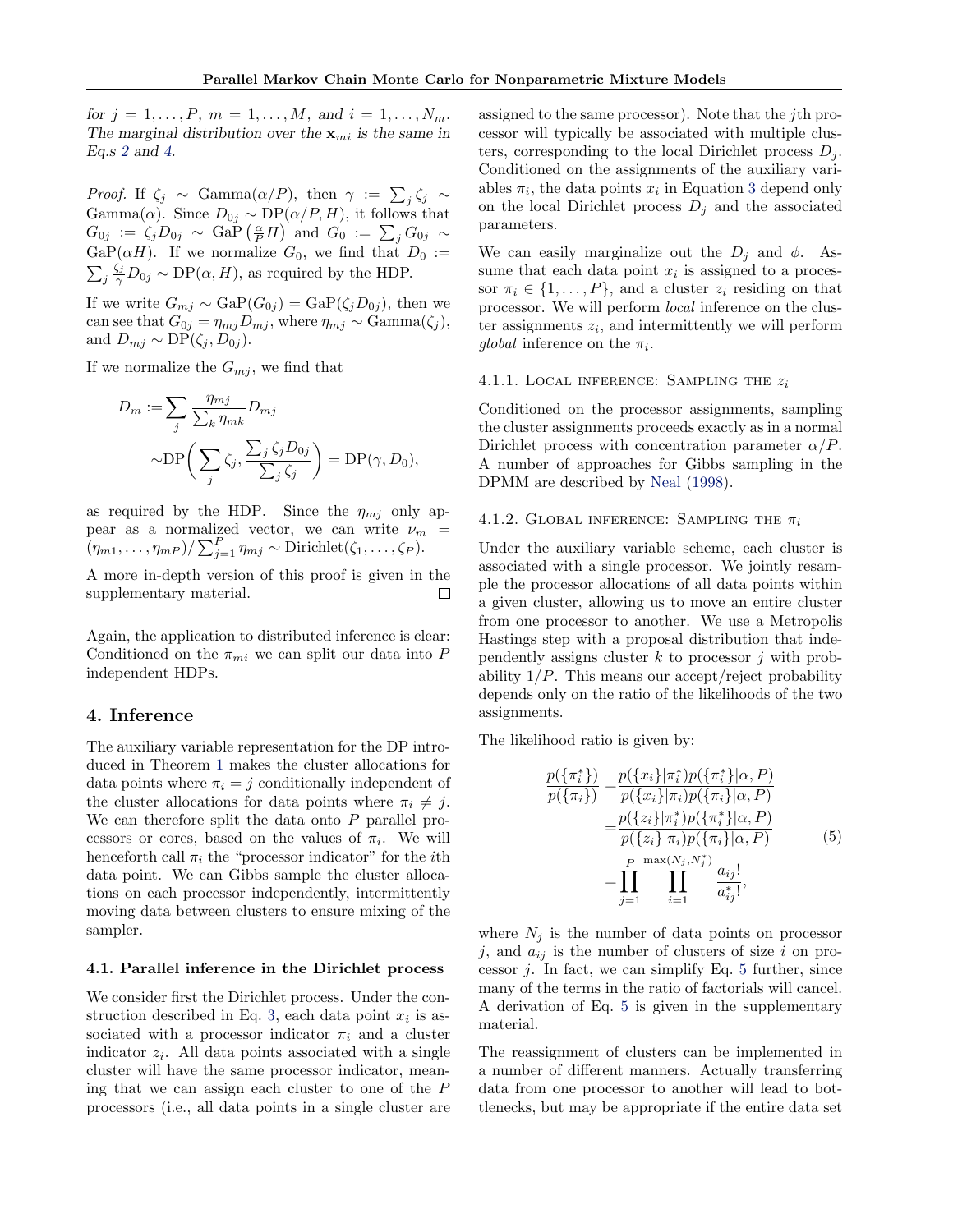is too large to be stored in memory on a single machine. If we can store a copy of the dataset on each machine, or we are using multiple cores on a single machine, we can simply transfer updates to lists of which data points belong to which cluster on which machine. We note that the reassignments need not occur at the same time, reducing the bandwidth required.

### 4.2. Parallel inference in the HDP

Again, we can assign tokens  $x_{mi}$  to one of P processors according to  $\pi_{mi}$ . Conditioned on the processor assignment and the values of  $\zeta_j$ , the data on each processor is distributed according to an HDP. We instantiate the processor allocations  $\pi_{mi}$  and the bottom-level DP parameters, plus sufficient representation to perform inference in the processor-specific HDPs. We assume a Chinese restaurant franchise representation [\(Teh et al.,](#page-8-0) [2006\)](#page-8-0) – data points in the lower-level Dirichlet processes are clustered into "tables", and in the upperlevel Dirichlet process, these "tables" are clustered and each cluster is assigned a "dish".

# 4.2.1. Local inference: Sampling the table and dish allocations

Conditioned on the processor assignments, we simply have P independent HDPs, and can use any existing inference algorithm for the HDP. In our experiments, we used the Chinese restaurant franchise sampling scheme [\(Teh et al.,](#page-8-0) [2006\)](#page-8-0); other representations could also be used.

# 4.2.2. GLOBAL INFERENCE: SAMPLING THE  $\pi_{mi}$ AND THE  $\zeta_i$

We can represent the  $\zeta_i$  as  $\zeta_i := \gamma \xi_i$ , where  $\gamma \sim$  Gamma $(\alpha, 1)$  and  $\xi := (\xi_1, \ldots, \xi_P) \sim$ Dirichlet $(\alpha/P, \ldots, \alpha/P)$ . We sample the  $\pi_{mj}$  and the  $\xi_i$  jointly, and then sample  $\gamma$ , in order to improve the acceptance ratio of our Metropolis-Hastings steps.

Again, we want to reallocate whole clusters rather than independently reallocate individual tokens. So, our proposal distribution again assigns cluster  $k$  to processor *j* with probability  $1/P$ . Note that this means that a single data point does not necessarily reside on a single processor – its tokens may be split among multiple processors. We also propose  $\bar{\xi}^* \sim \text{Dirichlet}(\alpha/P, \ldots, \alpha/P)$ , and accept the resulting state with probability  $min(1, r)$ , where

$$
r = \frac{p({x_{mi}}|{\pi_{mi}^*}, \gamma, \xi^*, \alpha, P)}{p({x_{mi}}|{\pi_{mi}}), \gamma, \xi, \alpha, P)}
$$
  
\n
$$
= \frac{p({\pi_{mi}^*}| \gamma, \xi^*) p(\xi^*| \alpha, P)}{p({\pi_{mi}}| \gamma, \xi)} \frac{p(\xi^*| \alpha, P)}{p(\xi| \alpha, P)}
$$
  
\n
$$
= \prod_{j=1}^P \frac{(\xi_j^*)^{T_j^* + \alpha/P}}{(\xi_j)^{T_j^* + \alpha/P}} \frac{T_j^*!}{T_j!} \frac{\Gamma(\alpha/P + T_j)}{\Gamma(\alpha/P + T_j^*)}
$$
  
\n
$$
\cdot \prod_{i=1}^{n} \frac{b_{ji}!}{b_{ji}^*!} \prod_{m=1}^M \frac{a_{jmi}!}{a_{jmi}^*!}.
$$
 (6)

A derivation of Eq. 6 is given in the supplementary material. As before, many of the ratios can be simplified further, reducing computational costs.

As with the Dirichlet process sampler, we can either transfer the data between machines, or simply update lists of which data points are "active" on each machine. We can resample  $\gamma$  after sampling the  $\xi_i$  and  $\pi_{m_i}$  using a standard Metropolis Hastings step.

# 5. Experimental evaluation

Our goal in this paper is to employ parallelization to speed up inference in the DP and HDP, without introducing approximations that might compromise the quality of our model estimate. To establish whether we have achieved that goal, we perform inference in both the DP and HDP using a number of inference methods, and look at appropriate measures of model quality as a function of inference time. This captures both the speed of the algorithms and the quality of the approximations obtained.

## 5.1. Dirichlet process mixture of Gaussians

We begin by evaluating the performance of the Dirichlet process sampler described in Section [4.1.](#page-3-0) We generated a synthetic data set of one million data points from a mixture of univariate Gaussians. We used 50 components, each with mean distributed according to Uniform $(0, 10)$  and fixed variance of 0.01. A synthetic data set was chosen because it allows us to compare performance with "ground truth". We compared four inference algorithms:

- Auxiliary variable parallel Gibbs sampler  $(AVparallel)$  – the model proposed in this paper, implemented in Java.
- Sequential Monte Carlo (SMC) a basic sequential importance resampling algorithm, implemented in Java.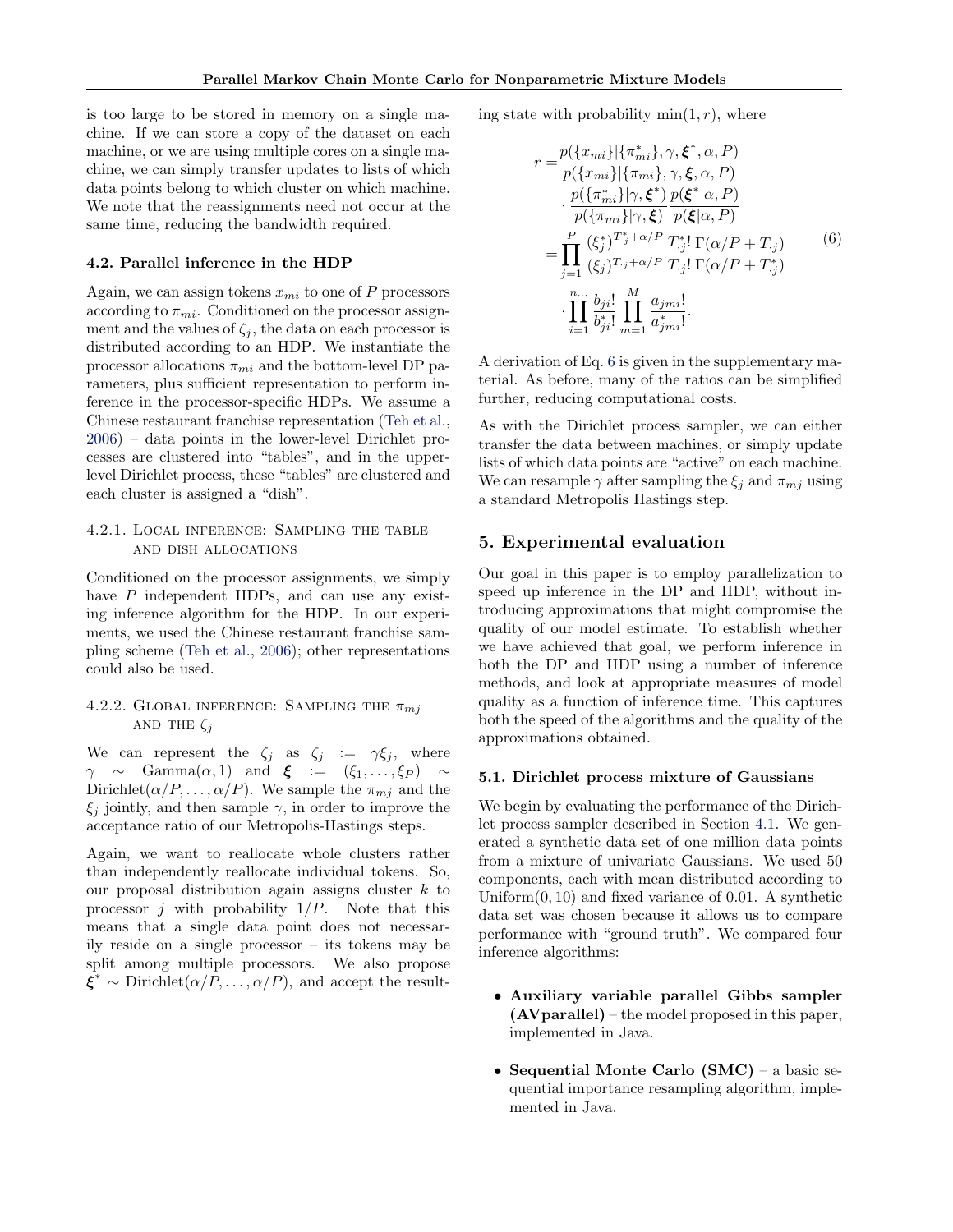- Variational Bayes (VB) the collapsed variational Bayesian algorithm described in [Kurihara](#page-8-0) [et al.](#page-8-0) [\(2007\)](#page-8-0). We used an existing Matlab implementation<sup>2</sup>.
- Synchronous approximate parallel DP (Synch) – we modified the synchronous approximate sampler for the HDP [\(Asuncion et al.,](#page-8-0) [2008\)](#page-8-0) to be applicable to the DP. We implemented the sampler in Java, using the settings described in [Asuncion et al.](#page-8-0) [\(2008\)](#page-8-0).

In each case, we ran the algorithms on one, two, four and eight processors on a single multi-core machine<sup>3</sup>, with one processor for the AVparallel method corresponding to the regular Gibbs sampler. We initialized each algorithm by clustering the data into 80 clusters using K-means clustering, and split the resulting clusters among the processors.

We consider the F1 score between the clusterings obtained by each algorithm and the ground truth, as a function of time. Let  $\mathcal{P}^{(g)}$  be the set of pairs of observations that are in the same cluster under ground truth, and let  $\mathcal{P}^{(m)}$  be the set of pairs of observations that are in the same cluster in the inferred model. Then we define the F1 score of a model as the harmonic mean between the *precision*  $-$  the proportion  $|\mathcal{P}^{(g)} \cap \mathcal{P}^{(m)}|/|\mathcal{P}^{(m)}|$  of pairs that are co-clustered by the model that also co-occur in the true partition – and the recall – the proportion  $|\mathcal{P}^{(g)} \cap \mathcal{P}^{(m)}|/|\mathcal{P}^{(g)}|$ of true co-occurrences that are co-clustered by the model. This definition of F1 is invariant to permutation, and so is appropriate in an unsupervised setting [\(Xing et al.,](#page-8-0) [2002\)](#page-8-0).

Figure [1\(a\)](#page-6-0) shows the F1 scores for our auxiliary variable method over time, using one, two, four and eight processors. As we can see, increasing the number of processors increases convergence speed without decreasing performance. Figure [1\(b\)](#page-6-0) shows the F1 scores over time for the four methods, each using eight cores. While we can get very fast results using variational Bayesian inference, the quality of the estimate is poor. Conversely, we achieve better performance (as measured by F1 score) than competing MCMC algorithms, with faster convergence. Figure  $1(c)$  shows the time taken by each algorithm to reach convergence, for varying numbers of processors. AV parallel and Synch perform similarly. Figure  $1(d)$  shows the relative time spent sampling the processor allocations (the global step) and sampling the cluster allocations (the local step), over 500 iterations. This explains the similar scaleability of AVparallel and Synch: In AVparallel the majority of time is spent on local Gibbs sampling, which is implemented identically in both models.

#### 5.2. HDP topic model

Next, we evaluate the performance of the HDP sampler on a topic modeling task as described by [Teh et al.](#page-8-0) [\(2006\)](#page-8-0). Our dataset was a corpus of NIPS papers<sup>4</sup>, consisting of 2470 documents, containing 14300 unique words and around 3 million total words. We split the dataset into a training set of 2220 documents and a test set of 250 documents, and evaluated performance in terms of test set perplexity. We compared three inference methods:

- Auxiliary variable parallel Gibbs sampler (AVparallel) – the model proposed in this paper, implemented in Java.
- Variational Bayes (VB) the collapsed variational Bayesian algorithm described in [Teh et al.](#page-8-0) [\(2007\)](#page-8-0). We used an existing Java implementation.<sup>5</sup>
- Synchronous approximate parallel HDP (Synch) – the synchronous sampler for the HDP [\(Asuncion et al.,](#page-8-0) [2008\)](#page-8-0). We implemented the sampler in Java, using the settings described in the original paper.

Again, we ran each method on one, two, four and eight processors, and initialized each document to one of 80 clusters using K-means.

Figure [2\(a\)](#page-7-0) shows the perplexity obtained using our auxiliary variable method over time, using one, two, four and eight processors, and Figures  $2(b)$  and  $2(c)$ compare the performance of the three inference methods. As with the DPMM, while the variational approach is able to obtain results very quickly, the quality is much lower than that obtained using MCMC methods. The AVparallel method achieves much better perplexity than the approximate Synch method – the difference is much more striking than that seen in the DPMM. Note that, in the synthetic data used for the DPMM model, the true clusters are of similar size, while in the real-world data used for the HDP experiment there are likely to be many small clusters. We hypothesise that while the errors introduced in the synchronous approximate method have little effect if the clusters are large, they become more significant if

<sup>&</sup>lt;sup>2</sup>Code obtained from [https://sites.google.](https://sites.google.com/site/kenichikurihara/academic-software/variational-dirichlet-process-gaussian-mixture-model) [com/site/kenichikurihara/academic-software/](https://sites.google.com/site/kenichikurihara/academic-software/variational-dirichlet-process-gaussian-mixture-model) [variational-dirichlet-process-gaussian-mixture-model](https://sites.google.com/site/kenichikurihara/academic-software/variational-dirichlet-process-gaussian-mixture-model)

 $3$ An AMD FX 8150 3.6 GHz (8 core) with 16 gig ram.

<sup>4</sup> <http://ai.stanford.edu/~gal/data.html>

<sup>5</sup>Code obtained from [http://www.bradblock.com/](http://www.bradblock.com/tm-0.1.tar.gz) [tm-0.1.tar.gz](http://www.bradblock.com/tm-0.1.tar.gz)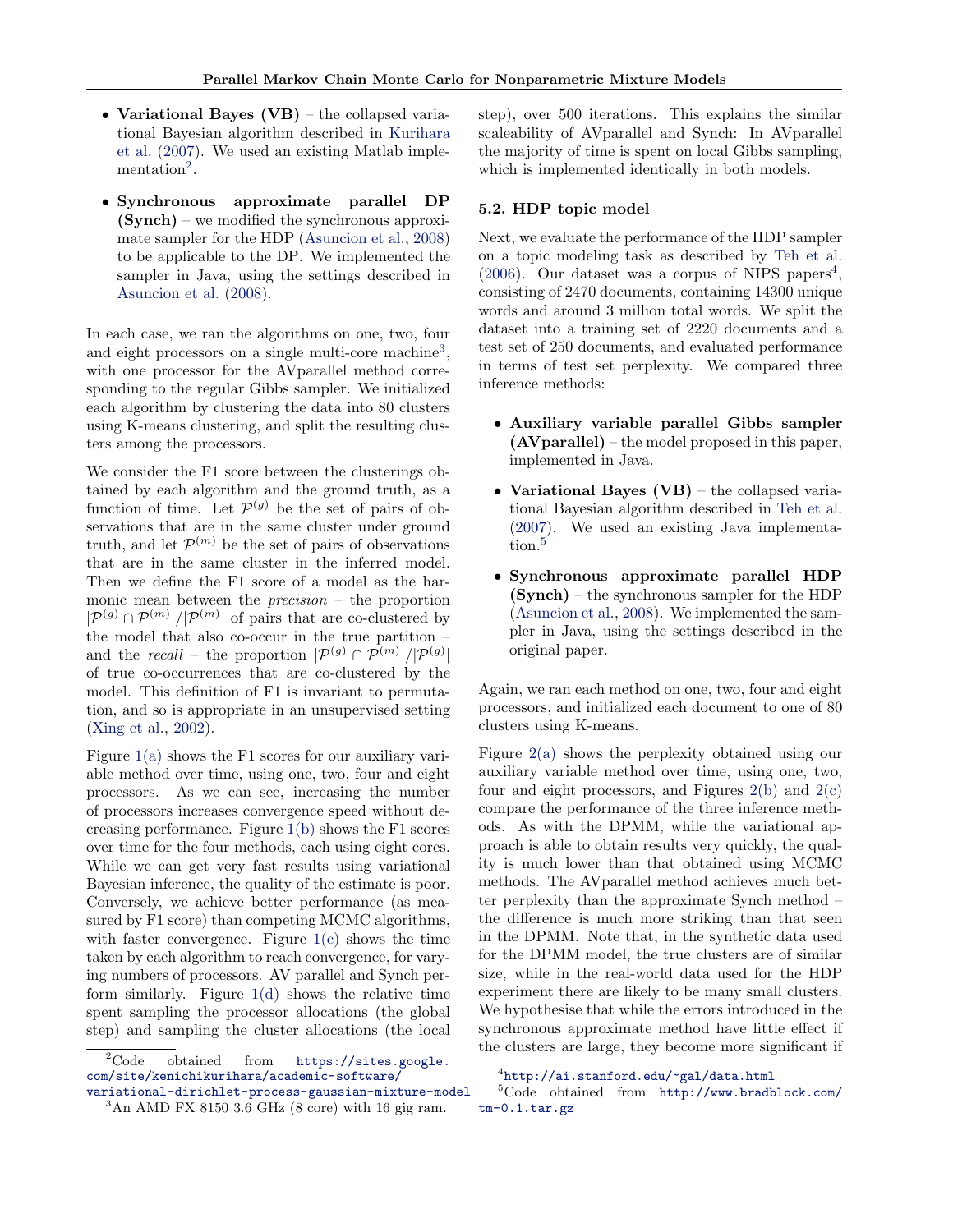<span id="page-6-0"></span>

(a) F1 score against run time for AVparallel.



(c) Time taken to reach convergence  $\langle < 0.1\%$  change in F1).



(b) F1 score against run time for various algorithms. Unless otherwise specified, eight processors are used.



(d) Time spent in global and local steps for AVparallel, over 500 iterations.

Figure 1. Synthetic data modeled using a DPMM.

we have small clusters. Again, we find (Figure  $2(d)$ ) that the majority of time is spent in the local Gibbs sampler, meaning we can obtain a good rate of increase of speed by increasing the number of processors (Figures [2\(a\)](#page-7-0) and  $2(c)$ ).

# 6. Discussion and future work

We have shown how alternative formulations for the DP and HDP can yield parallelizable Gibbs samplers that allow scalable and accurate inference. Our experiments show that the resulting algorithms offer better performance and scalability than existing parallel inference methods.

Since the assignments of clusters to processors is random, and since clusters vary in sizes, the loads assigned to each processor will vary. In addition, since each cluster must reside on a single processor, the scalability of our algorithms is limited by the size of the largest cluster. An interesting avenue for future development is to investigate approximate methods for splitting large clusters onto multiple processors, to en-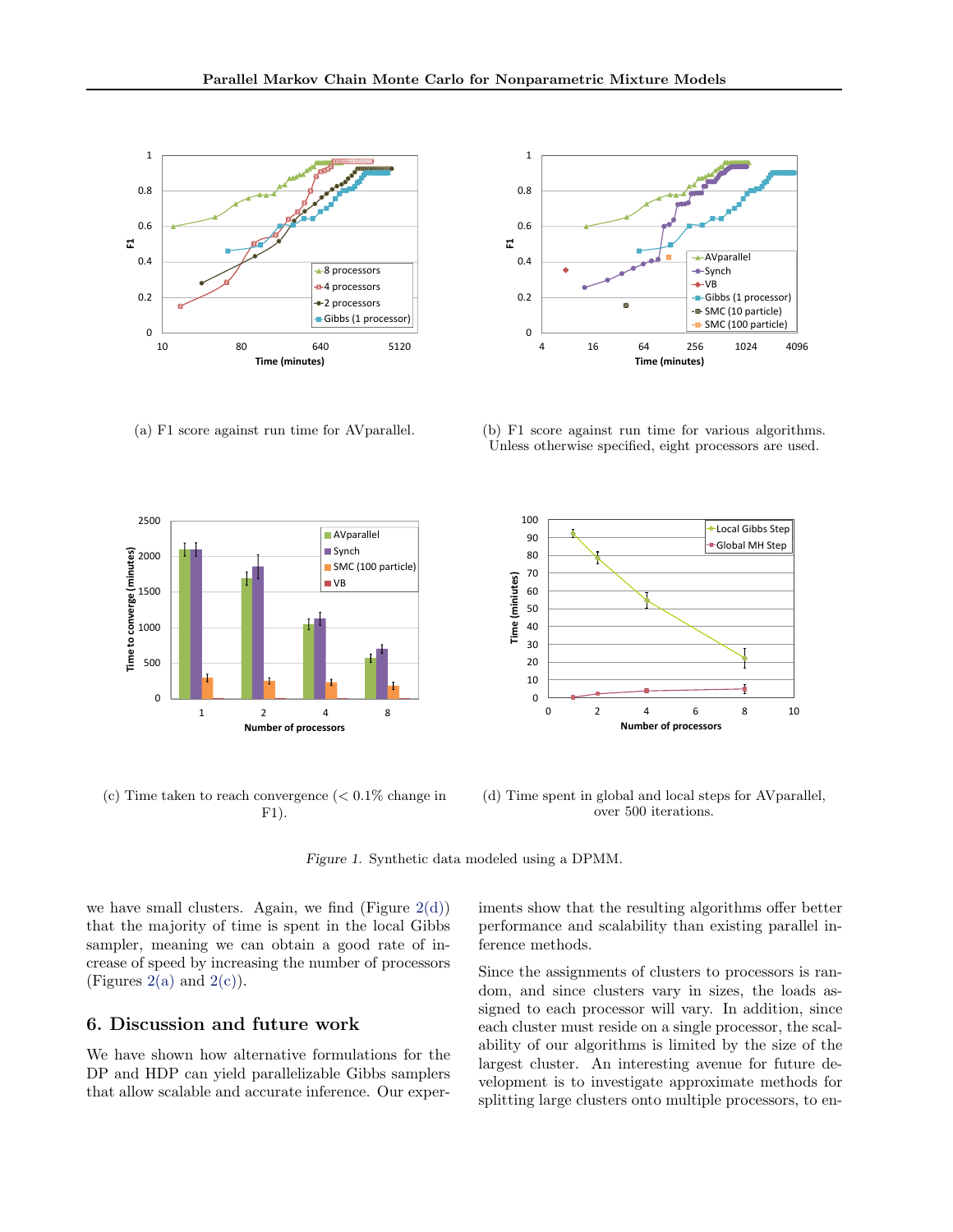<span id="page-7-0"></span>

(a) Test set perplexity against run time for AVparallel.



(c) Time taken to reach convergence  $\approx 0.1\%$  change in perplexity).



(b) Test set perplexity against run time for various algorithms. Unless otherwise specified, eight processors are used.



(d) Time spent in global and local steps for AVparallel, over 20 iterations.

Figure 2. NIPS corpus, modeled using an HDP.

### able better allocation of resources.

We note that a related parallel MCMC method for the Dirichlet process has been developed concurrently and independently by [Lovell et al.](#page-8-0) [\(2012\)](#page-8-0). This work uses the same auxiliary variable representation of the Dirichlet process, and describes a MapReduce algorithm; the hierarchical Dirichlet process is not considered. Their preliminary results using the MapReduce framework suggest that the speed-ups obtained in this paper in a multi-core environment will carry over to multi-machine architectures. Our next goal is to develop and publish code appropriate for multimachine architectures, and to extend our approach to other nonparametric models.

# Acknowledgements

This research was supported by AFOSR FA9550010247, NIH R01GM087694 and DARPA XDATA FA87501220324. We would like to thank Iain Murray for helpful comments on a draft.